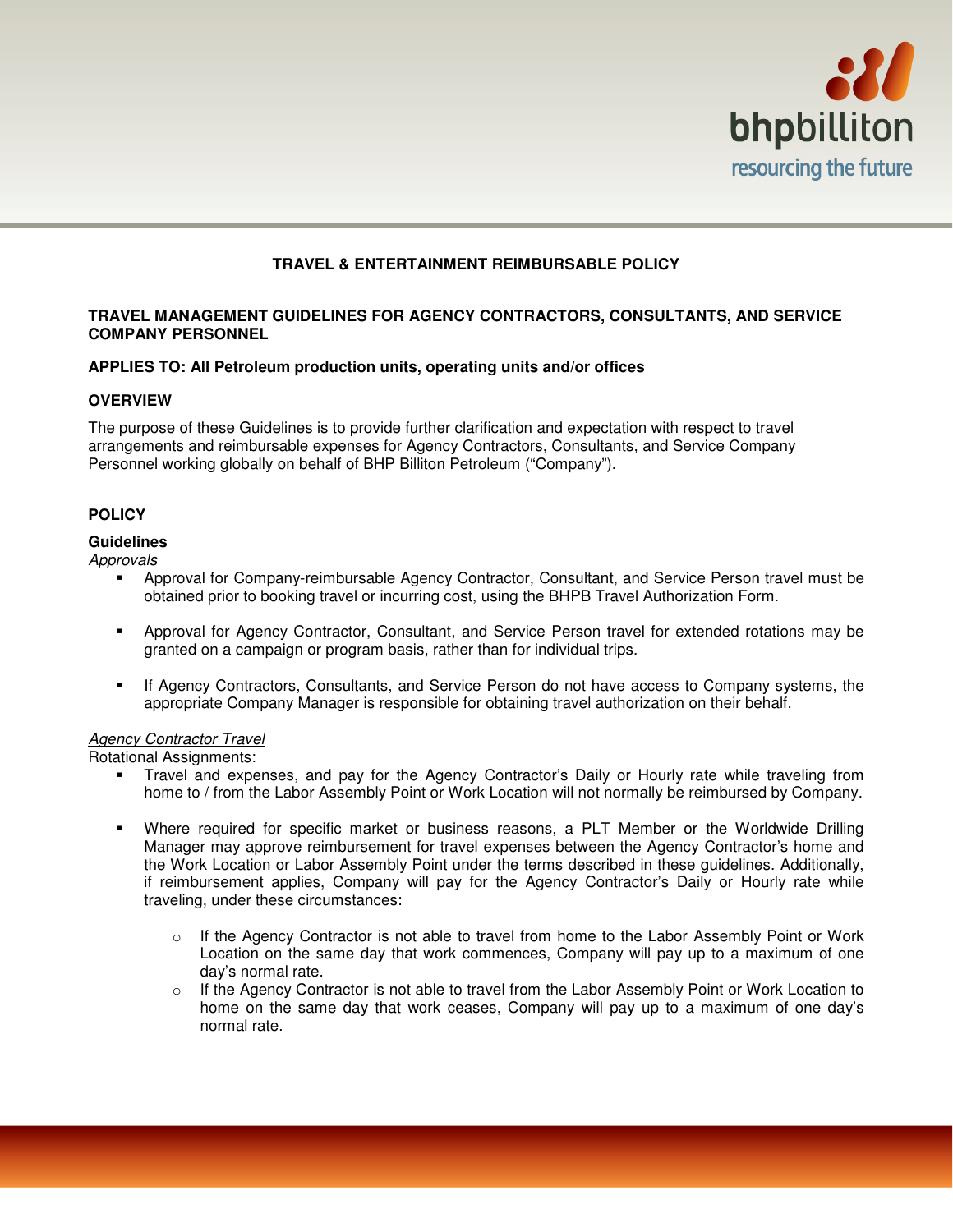$\circ$  If the Agency Contractor is able to travel between home and the Labor Assembly Point or Work Location on the same day that work commences or ceases, Company will not pay any Daily or Hourly Rate.

Local Commuting Travel:

 Travel and expenses associated with Agency Contractor's commute to / from home to the Work Location will not be paid. Hourly Rates or Daily Rates associated with travel to the Work Location will not be paid.

Company Business Travel:

- Company will reimburse Agency Contractor travel and expenses for Company business travel undertaken at Company request from the designated Work Location, under the terms described in these Guidelines.
- Agency Contractor's Hourly Rates or Daily Rates will be paid during normal working hours during Company business travel.

### Consultant and Service Person Travel

- Company will reimburse Consultant or Service Person travel and expenses for travel undertaken at Company request from the designated Work Location.
- It is recognized that Consultants or Service Persons may have their own corporate travel provider and travel and expense policy that govern their employees. If this is the case, approval from a PLT Member may be granted for Consultants or Service Persons to follow their own policies.

## Non-provision of BHPB Amex Card

 Unless specifically authorized in writing by a PLT member, the provision of a Company-issued Amex card to Agency Contractors, Consultants, and Service Persons is not allowed.

### Use of BHPBilliton's Travel Provider for Company-Reimbursable Travel

- Agency Contractors, Consultants, and Service Persons shall establish and maintain a profile with the Company's designated Travel Provider.
- Agency Contractors, Consultants, and Service Persons shall utilize Company's designated Travel Provider to make airfare, hotel, and vehicle rental arrangements.
- A Company employee must make the travel arrangements on behalf of Agency Contractors, Consultants, and Service Persons, unless an exception is authorized by a PLT Member.
- Agency Contractors, Consultants, and Service Persons shall pay directly for travel booked through the Travel Provider, and shall create and maintain a profile with the Travel Provider for the purpose of providing payment details. Payment for authorized travel and expenses for Agency Contractors, Consultants, and Service Persons shall be made by the following methods, in decreasing order of preference:
	- $\circ$  Use any corporate card issued by the Contractor Agency, Consulting firm, or Service Company; or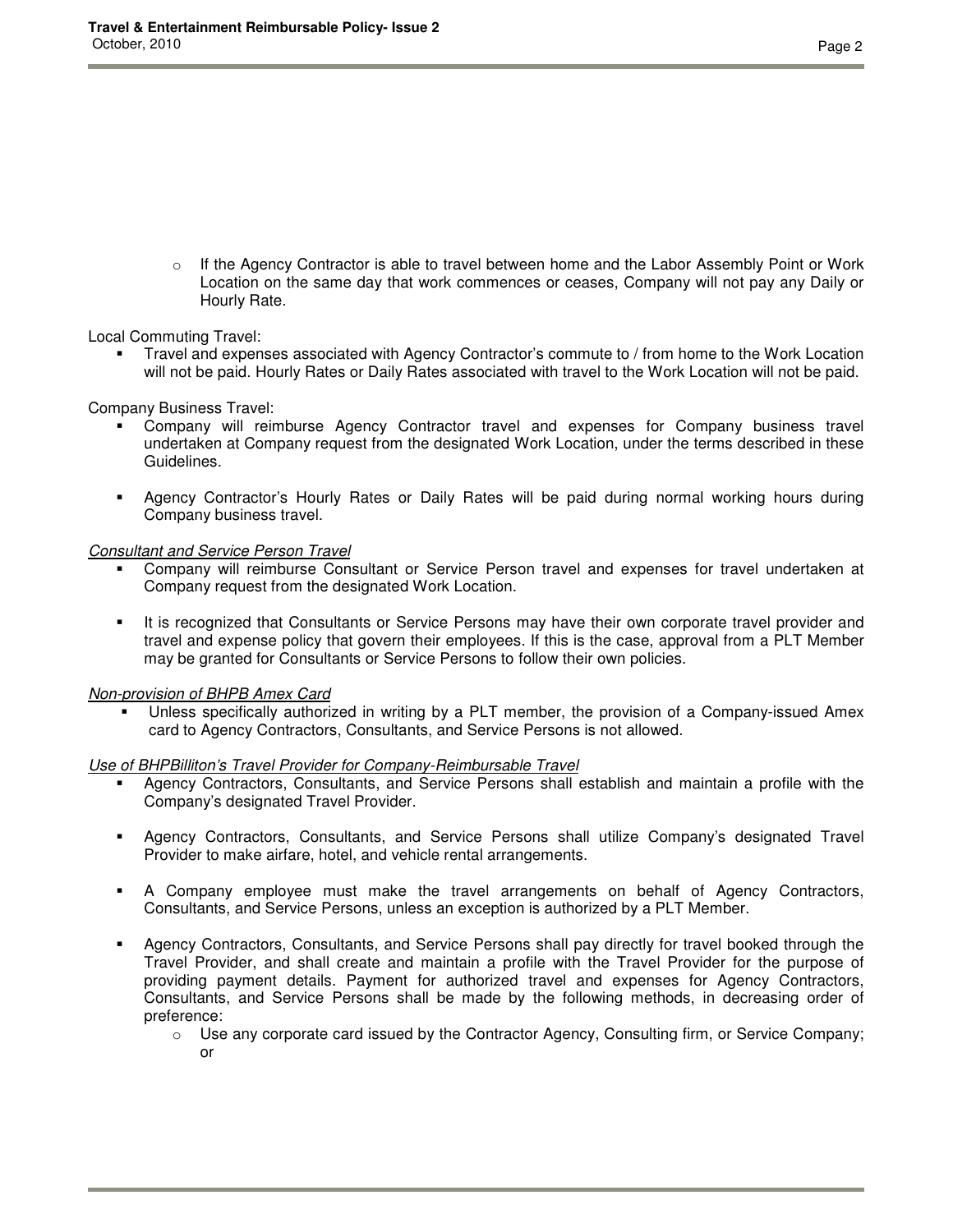- o Use the personal credit card of the Agency Contractor, Consultant, or Service Person; or
- o Use the BHPB Amex card of the appropriate Company Manager.
- Where the Travel Provider is unable to provide travel services to the travel location, Agency Contractors, Consultants, and Service Persons may make travel arrangements directly.

### Safe Travel Management System

 Agency Contractors, Consultants, and Service Persons embarking on Company-reimbursable travel are subject to the requirements of PRO.006, Safe Travel Procedure, and Petroleum HSEC Procedure PHSE-PR-PRO.006-01-PET: Safe Travel. The appropriate Company Manager is responsible for ensuring that any Agency Contractor, Consultant, and

Service Person working under their direction are aware of and understand the requirements of these procedures.

- Frequent Agency Contractor, Consultant, and Service Person travelers must establish and maintain a profile in Petroleum's Safe Travel Management System (STMS). All travel must then be registered in the STMS. If the Agency Contractor, Consultant, or Service Person does not have access to Company systems, then the appropriate Company Manager may establish the profile and register travel on behalf of the Agency Contractor, Consultant, or Service Person.
- Infrequent or one-off Agency Contractor, Consultant, and Service Person travelers may register their travel with the Emergency Communications Center (ECC) in lieu of registering in STMS.
- Even if Consultants or Service Persons have their own safe travel management system, they must register in STMS if they are traveling on BHPB business.
- Medical assessments may be required. If required they must be undertaken by a provider organized by the Agency Contractor, Consultant, or Service Person, and performed to Company's specification.

### Air Fare. Hotels, and Rental Cars

- Agency Contractors, Consultants, and Service Persons shall fly on a preferred carrier booked via the Travel Provider.
- Company shall reimburse Agency Contractors, Consultants, and Service Persons for the cost of air travel for the most direct route to the approved destination, specifically:
	- o Less than three (3) hours flight time: Economy/Coach Class
	- $\circ$  Greater than three (3) hours flight time: With pre-approval by the appropriate Company Manager, Business Class (or First Class where only two classes of travel are provided). Where multiple segments result in a combined flight time of greater than three (3) hours, the appropriate Company Manager at their discretion may authorize Business Class.

Note, however, that the purpose of providing Business Class airfare is so that the Agency Contractor, Consultant, or Service Person can arrive at the destination more refreshed for work. Accordingly, Business Class airfare will only be authorized for arrival within 24 hours of commencing work.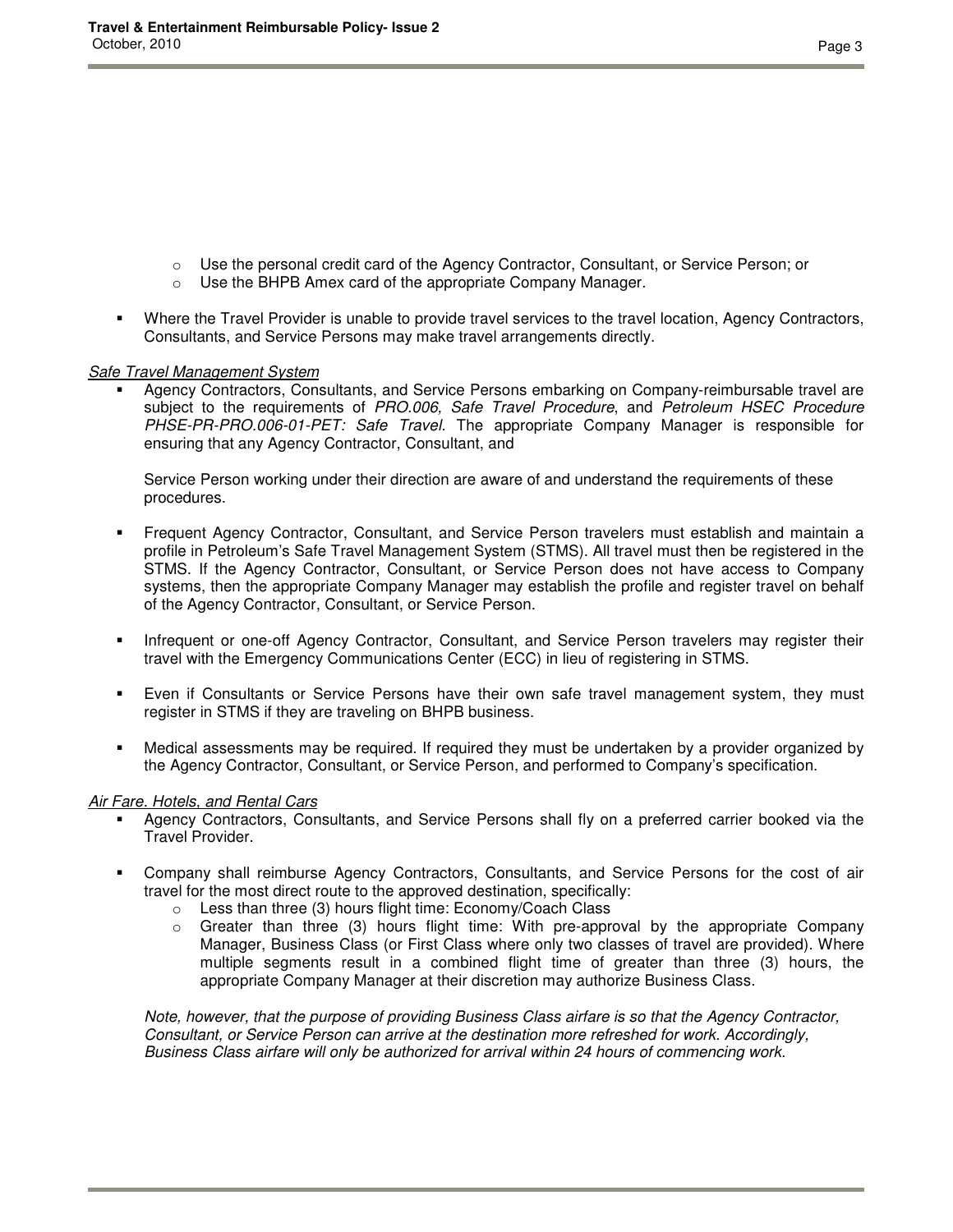- Agency Contractors, Consultants, and Service Persons shall book preferred hotel/lodging accommodations via the Travel Provider.
- Agency Contractors, Consultants, and Service Persons shall book rental vehicles with preferred car rental companies via the Travel Provider. Rental cars shall be standard-size (medium to large) vehicles for safety reasons. Agency Contractor shall accept collision and damage waiver insurance but decline additional insurance. Agency Contractor must refuel rental vehicles prior to return to avoid premium fuel surcharges levied by rental car companies.

#### Meal & Incidental Expenses

- Per Diems are not accepted and will not be reimbursed by Company.
- Company shall reimburse Agency Contractors, Consultants, and Service Persons for reasonable and customary travel expenses (e.g., meals, parking fees, cab fares, phone usage, and reasonable incidental expenses), up to an equivalent of US\$100 per day. Unnecessary travel expenses such as movies, bar tabs, excessive alcohol charges and the like will not be reimbursed. Original receipts are required for all expenses claimed.

### Personal Vehicle

- With Company pre-approval, Agency Contractors, Consultants, and Service Persons shall be entitled to reimbursement for personal automobile mileage incurred while traveling at Company's request, at the Company's established rate for each location (e.g., IRS Standard Mileage Rate in the U.S.) at the time the expense is incurred.
- Mileage incurred commuting to and from offices, residences, or other unapproved locations not specifically allowed shall not be reimbursed.

#### Invoicing

- All expenses shall be reimbursed at cost. "Mark-ups" or "service charges" applied by Agency Contractors, Consultants, and Service Persons or their employers will not be paid.
- Original receipts are required for all expenses claimed.
- Expenses claimed must be representative of the Agency Contractor, Consultant, or Service Person filing the claim. Expenses for other persons will not be reimbursed.
- Credit card late fees will not be reimbursed, nor will cancellation charges unless the cancellation is requested by Company and the Agency Contractor, Consultant, or Service Person makes the cancellation in a timely fashion.
- Expenses must be approved by the appropriate Company Manager prior to submittal by Agency Contractor, Consultant, or Service Person for reimbursement.